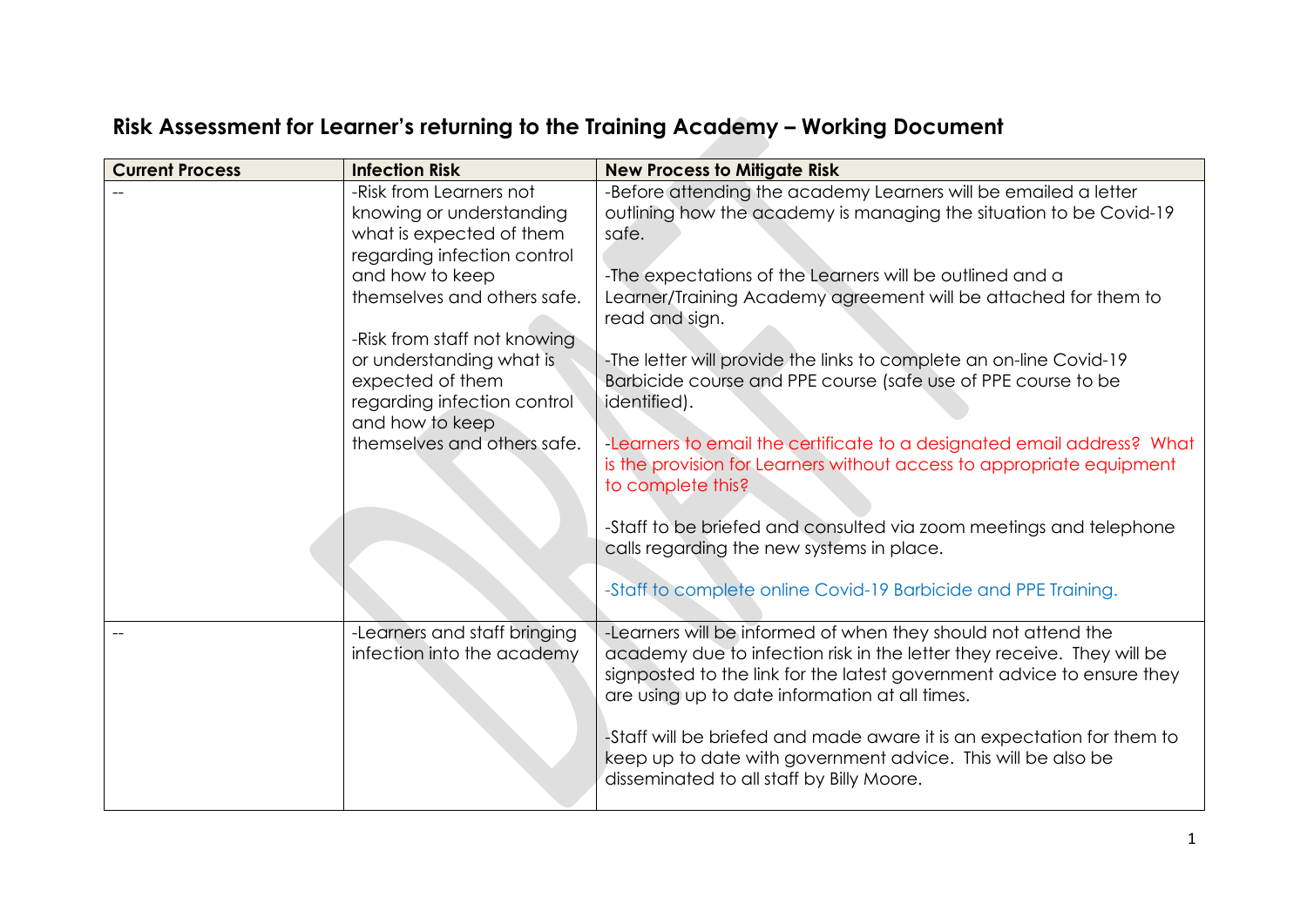|                                                                                                                                                         |                                                                                                                                                                                                    | -If staff or Learners have been into the academy but then show<br>symptoms of Covid-19 they need to call and inform Billy Moore (details<br>made available in letter and around building) so all people who have<br>been in contact with them can be traced and informed immediately.                                                                                                                                                                                    |
|---------------------------------------------------------------------------------------------------------------------------------------------------------|----------------------------------------------------------------------------------------------------------------------------------------------------------------------------------------------------|--------------------------------------------------------------------------------------------------------------------------------------------------------------------------------------------------------------------------------------------------------------------------------------------------------------------------------------------------------------------------------------------------------------------------------------------------------------------------|
| Learners currently start at<br>10am and attend for a full<br>day.<br>Learners congregate in<br>the reception/first area of<br>the academy upon arrival. | -If Learners are entering<br>together they may not<br>maintain the 2m distance<br>from each other.<br>-If they congregate in the<br>same area they will not be<br>maintaining correct<br>distance. | -Learners to queue outside of the building, observing two metres from<br>designated markings.<br>-The new start time is 9.15am and Learners will attend for half a day.<br>The earlier start will ensure they have time to complete their clients. An<br>afternoon session will then take place from 2pm -5.45pm.<br>-Learners to enter one at a time, when called by their tutor. They will<br>be marked present on the register at this time.                          |
| Learners enter the<br>academy together and<br>collect their portfolios and<br>head blocks.                                                              | -Learners will be unable to<br>maintain 2m distance and<br>will potentially be touching<br>folders and blocks that are<br>not theirs.                                                              | -Learner to go to straight to the sink to wash their hands and then<br>antibacterial gel them.<br>-They then collect their PPE which will be stored in the display cabinets<br>next to the basins, PPE required to be confirmed as per government<br>guidelines<br>-Learners then go straight to their workstation where their block and<br>portfolio will be already placed there by tutor. Tutor to use gloves<br>when handling these.<br>-Where will coats be placed? |
| Learners to work on clients<br>at their work station.                                                                                                   | -Current class sizes are too<br>big to maintain social<br>distance.                                                                                                                                | Only 6 Learners will attend per class, compared to the normal 12, so<br>there is adequate spacing. Revised timetable will be formulated to<br>ensure all Learners are accommodated.                                                                                                                                                                                                                                                                                      |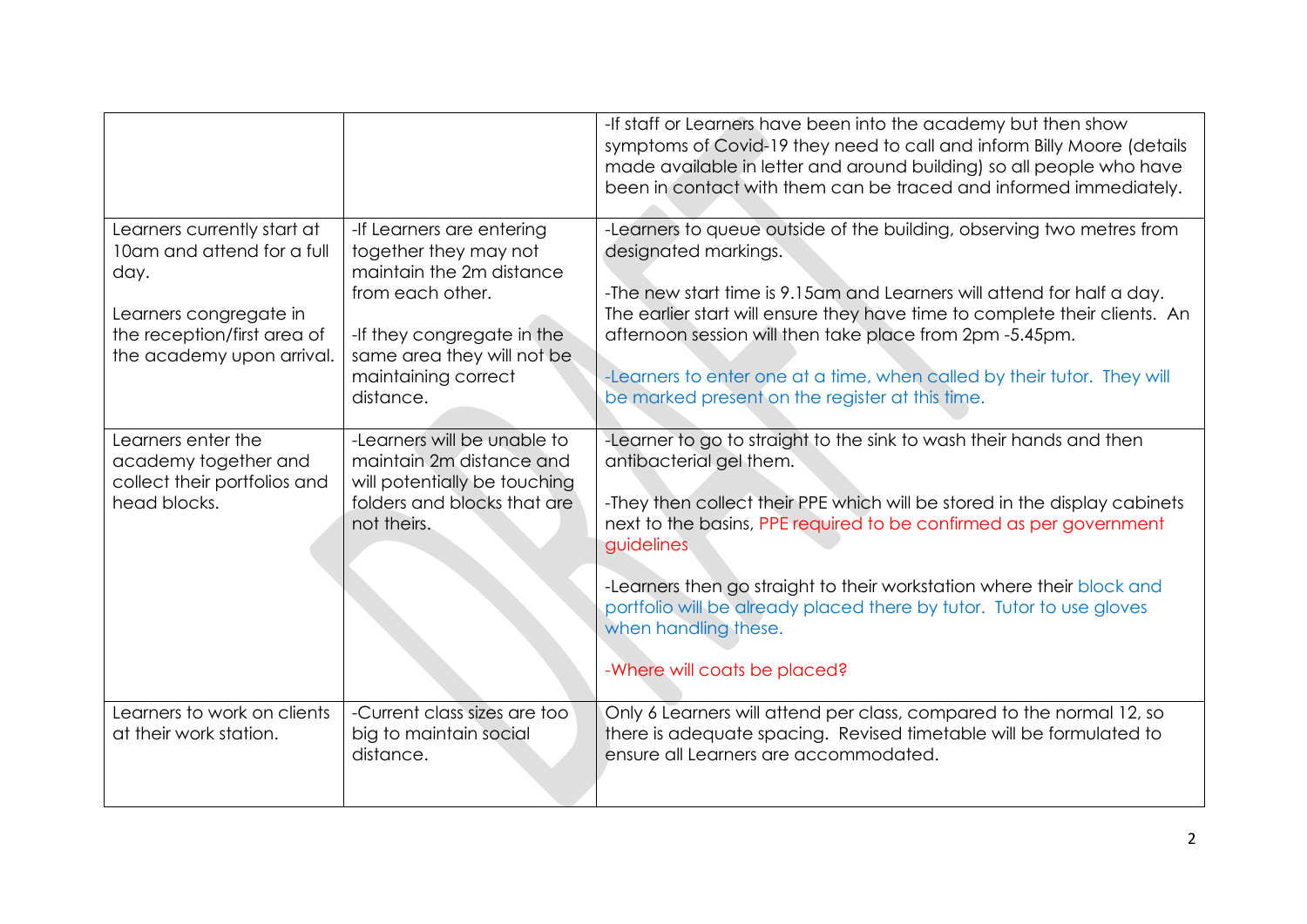| Clients attending the<br>academy.                                 | -Bringing in infection into the<br>Training Academy.<br>-Clients attending at the<br>same time, so social<br>distancing cannot be<br>maintained. | -Clients to be called the day before with Covid-19 questions, in line with<br>latest government advice. Ie. Have you had a persistent cough,<br>temperature etc in last 14 days. If yes to any of these then they will be<br>told not to attend.<br>-Clients to line up outside and wait to be called in one at a time by<br>tutor/receptionist.<br>-Where do their coats go?<br>-Payment policy to be agreed with salon, contactless where possible.                                                  |
|-------------------------------------------------------------------|--------------------------------------------------------------------------------------------------------------------------------------------------|--------------------------------------------------------------------------------------------------------------------------------------------------------------------------------------------------------------------------------------------------------------------------------------------------------------------------------------------------------------------------------------------------------------------------------------------------------------------------------------------------------|
| Learners working on<br>clients.                                   | -Passing on infection and/or<br>becoming infected.<br>-Social distancing when<br>retrieving colours for clients.                                 | -Correct PPE to be worn as per guidelines, but likely minimum<br>facemask, apron, gloves, (faceguard?) PPE needs to be used safely to<br>ensure it works, ie. Having clean hands when putting on mask etc.<br>-PPE clients required to wear to be confirmed as more information is<br>available.<br>-Washing and process with gowns to be confirmed.<br>-Learners to bring and use their own tools. Tools to be sterilised at their<br>workstation with Barbicide spray. Tutor to oversee and support. |
| Learners not following<br>social distancing and<br>hygiene rules. | -Potentially spreading<br>infection putting themselves<br>and others at risk                                                                     | -There will be a zero tolerance policy to deliberate misbehaviour which<br>will be outlined in the Learners' letter and reinforced within training.<br>-Due to the potential risks, Learners will be immediately sent home if<br>they do not behave in a safe manner.<br>-Government posters and specific bespoke posters will be displayed<br>around the centre to support Learners to remind them of what they<br>need to do and why.                                                                |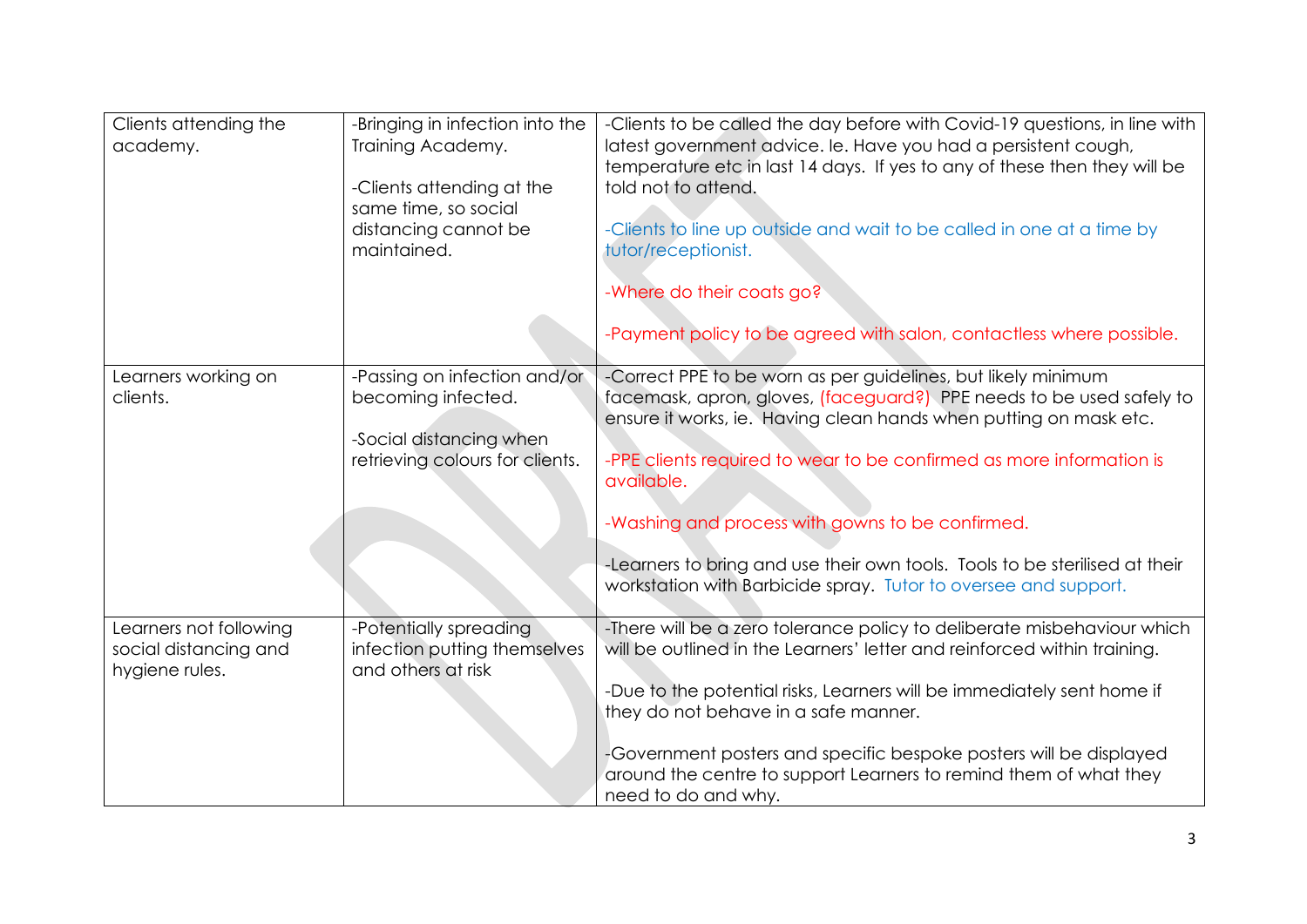|               |                                                                                                                                                  | -Signs, one way traffic arrows on stairs and measured strips to help<br>them to maintain correct distances will be in place.                                                                                                                                                                                                              |
|---------------|--------------------------------------------------------------------------------------------------------------------------------------------------|-------------------------------------------------------------------------------------------------------------------------------------------------------------------------------------------------------------------------------------------------------------------------------------------------------------------------------------------|
| Toilet use.   | -Spread of infection.<br>-Social distancing when<br>washing hands.                                                                               | -Posters to be displayed in toilets to remind about hand washing.<br>Antibacterial gel to be available together with soap and hot water.<br>-Toilet door handles and sinks to be cleaned every hour - antibacterial<br>wiped over and times completed recorded. Responsibility of tutor or<br>shared between Learners - associated risks? |
| Refreshments. | -Potential spread of<br>infection through preparing<br>drinks for clients.<br>-Having to wash up used<br>cups which potentially are<br>infected. | -Learners to bring own drinks and snacks.<br>-Clients advised to bring own drinks.<br>-If necessary water in a disposable cup is available.                                                                                                                                                                                               |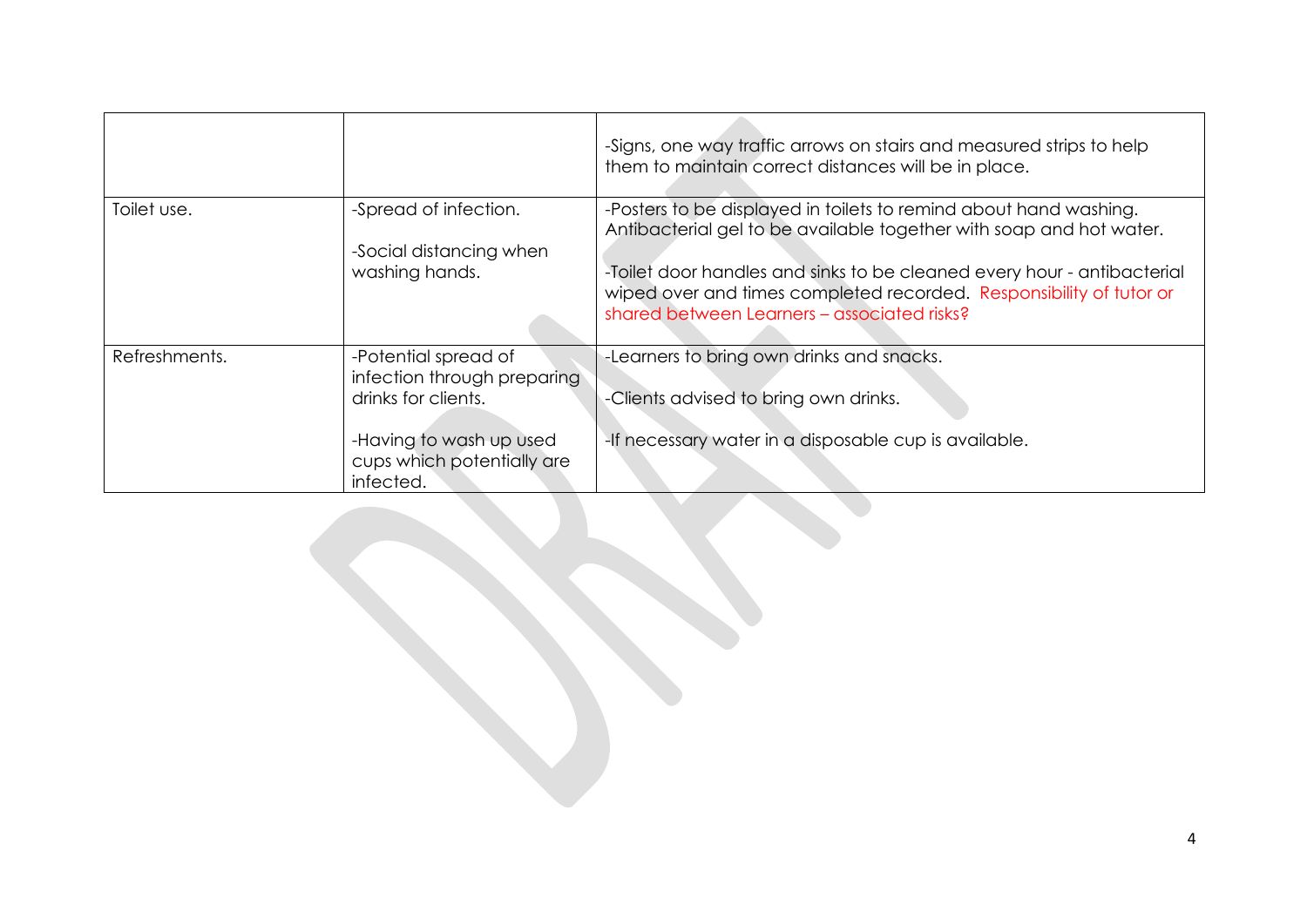## **Risks to Learners' Achievement of Qualification**

| <b>Identified Risk</b>                                                                                                            | <b>Actions to Overcome this</b>                                                                                                                                                                                                                                                                                                                                                                                                                                                                                                                                                    |
|-----------------------------------------------------------------------------------------------------------------------------------|------------------------------------------------------------------------------------------------------------------------------------------------------------------------------------------------------------------------------------------------------------------------------------------------------------------------------------------------------------------------------------------------------------------------------------------------------------------------------------------------------------------------------------------------------------------------------------|
| Learners not attending the training academy due to fear of<br>infection.                                                          | The letter emailed to them detailing all the measures in place to                                                                                                                                                                                                                                                                                                                                                                                                                                                                                                                  |
| Less Learners can attend the centre at one time, however all<br>Learners need the opportunity to complete practical training.     | The half days will ensure all Learners have the opportunity to<br>complete their practical training.                                                                                                                                                                                                                                                                                                                                                                                                                                                                               |
| Learners not completing theory work at home.                                                                                      | There will be regular tutor contact to encourage and support<br>learners so they know what they are doing and are clear on<br>deadlines. Tutor to be available to speak with Learners within<br>academy working hours to help with their theory.                                                                                                                                                                                                                                                                                                                                   |
| Learners needing to isolate as family member or colleague is<br>infected/or has been in contact with an infected person           | If they are well and isolating they can complete theory at home<br>to continue to progress with their qualification. (Potential of<br>having head blocks at home and tutorial videos to ensure<br>progression?)                                                                                                                                                                                                                                                                                                                                                                    |
| Lack of staff<br>-if they need to self-isolate<br>-if they are concerned/unable to attend work due to underlying<br>health issues | -Using the methods outlined in the risk assessment should<br>minimise the risk of infection entering the academy. Outside<br>risks from other family members etc are outside of academy's<br>control. A timetable will be completed where there is scope to<br>cope with a sudden loss of staff member for 14 days and theory<br>work will be ready to provide to learners that day so they still<br>receive a level of training.<br>Staff not needing to be in the academy to work from home to<br>minimise the amount of staff sickness from potential exposure to<br>infection. |
|                                                                                                                                   | As part of the staff timetable the aim will be to always have a                                                                                                                                                                                                                                                                                                                                                                                                                                                                                                                    |

**START COMPANY**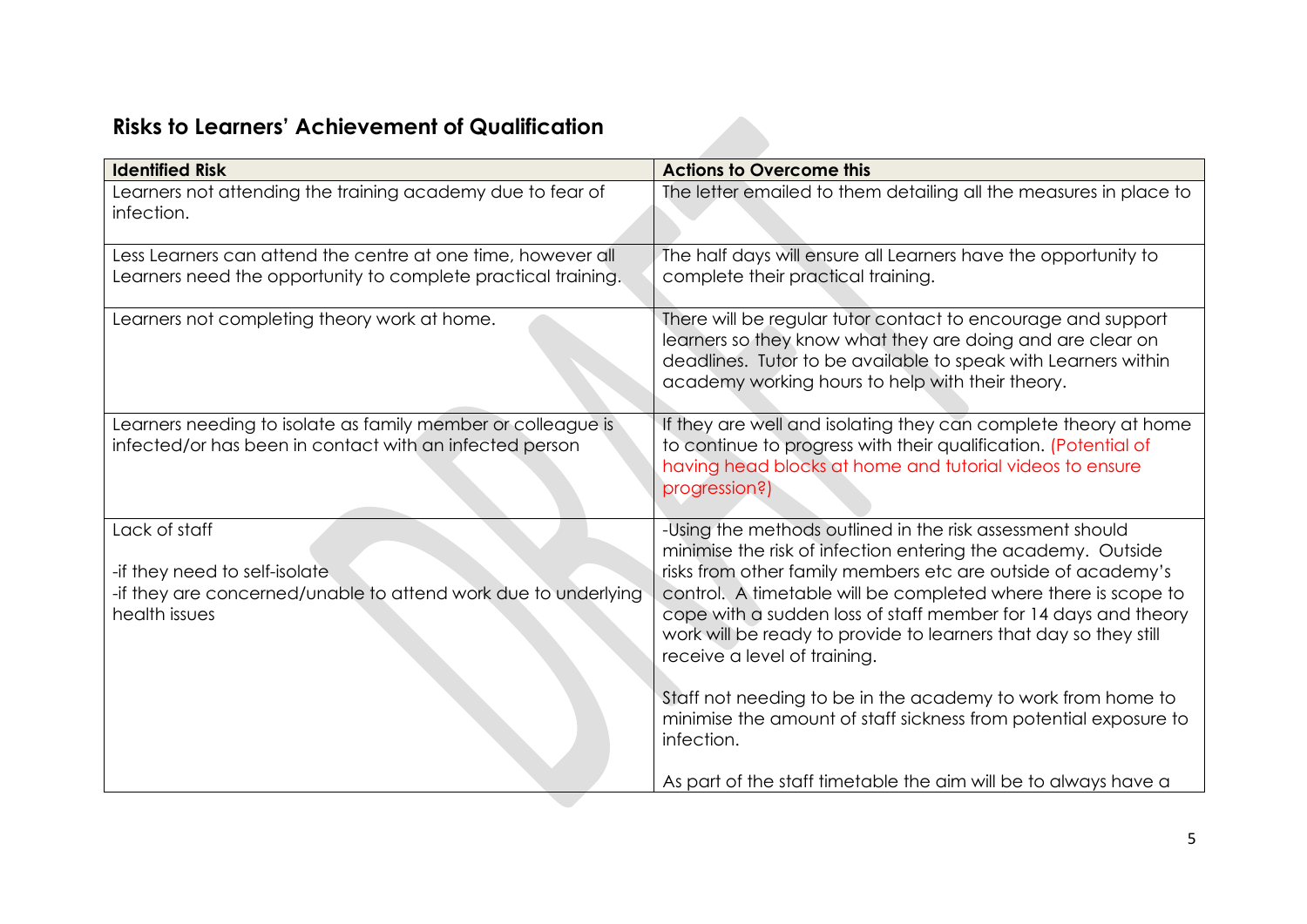|                                                                            | tutor working from home each day on 'standby' to cover if<br>needed. |
|----------------------------------------------------------------------------|----------------------------------------------------------------------|
| Learners not having the right equipment to complete theory<br>work at home | Can funding be sought to provide the learners with this?             |
| Lack of PPE equipment                                                      | Regular supplier to be used.<br>Back up supplier to be identified.   |
|                                                                            |                                                                      |

## **New Structure to Academy Days to mitigate risk to Learners and Staff**

The day will be broken into two halves to accommodate all Learners receiving practical training.

Morning session Learners attend from 9.15am – 1pm

Afternoon session Learners attend from 2pm – 5.45pm

Timetable to be completed with emergency staff cover.

The upstairs theory room to form another practical room where head blocks are used?

## **New system for interviewing School Leavers:**

-Initial Facetime interview with Billy Moore.

-If they are interested and suitable they attend the centre on a Thursday or Friday.

-Maximum group size now 3.

-They will complete the Covid-19 Barbicide course and PPE course at the same time as their induction.

-Upstairs room to be used with laptops, appropriately spaced.